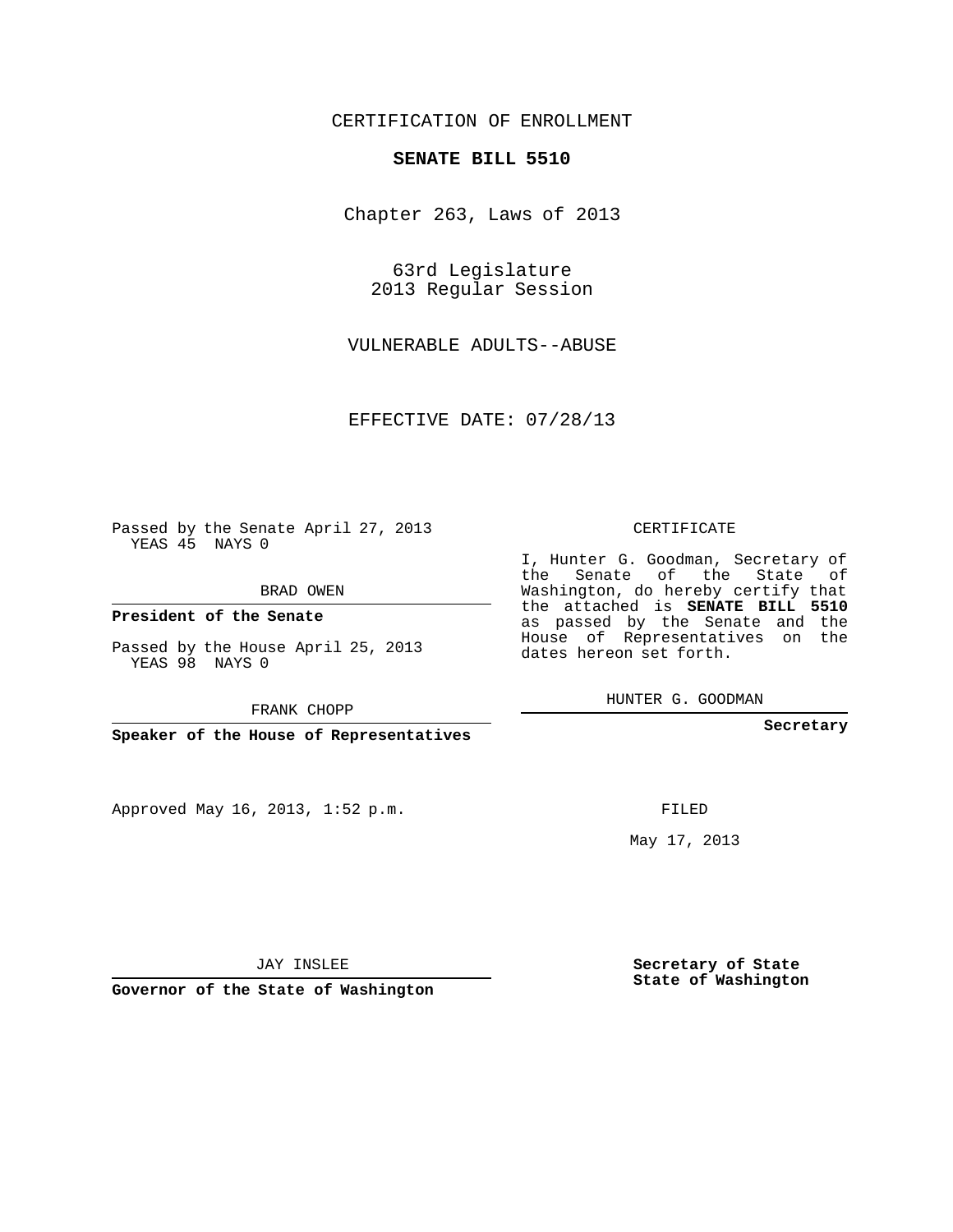# **SENATE BILL 5510** \_\_\_\_\_\_\_\_\_\_\_\_\_\_\_\_\_\_\_\_\_\_\_\_\_\_\_\_\_\_\_\_\_\_\_\_\_\_\_\_\_\_\_\_\_

\_\_\_\_\_\_\_\_\_\_\_\_\_\_\_\_\_\_\_\_\_\_\_\_\_\_\_\_\_\_\_\_\_\_\_\_\_\_\_\_\_\_\_\_\_

## AS AMENDED BY THE HOUSE

Passed Legislature - 2013 Regular Session

**State of Washington 63rd Legislature 2013 Regular Session**

**By** Senators Becker, Keiser, Kohl-Welles, McAuliffe, and Conway; by request of Department of Social and Health Services

Read first time 02/01/13. Referred to Committee on Health Care .

1 AN ACT Relating to abuse of vulnerable adults; and amending RCW 74.34.020, 74.34.035, and 74.34.067.

BE IT ENACTED BY THE LEGISLATURE OF THE STATE OF WASHINGTON:

 **Sec. 1.** RCW 74.34.020 and 2012 c 10 s 62 are each amended to read as follows:

 The definitions in this section apply throughout this chapter unless the context clearly requires otherwise.

 (1) "Abandonment" means action or inaction by a person or entity with a duty of care for a vulnerable adult that leaves the vulnerable person without the means or ability to obtain necessary food, clothing, shelter, or health care.

 (2) "Abuse" means the willful action or inaction that inflicts injury, unreasonable confinement, intimidation, or punishment on a vulnerable adult. In instances of abuse of a vulnerable adult who is unable to express or demonstrate physical harm, pain, or mental anguish, the abuse is presumed to cause physical harm, pain, or mental anguish. Abuse includes sexual abuse, mental abuse, physical abuse, and exploitation of a vulnerable adult, which have the following meanings: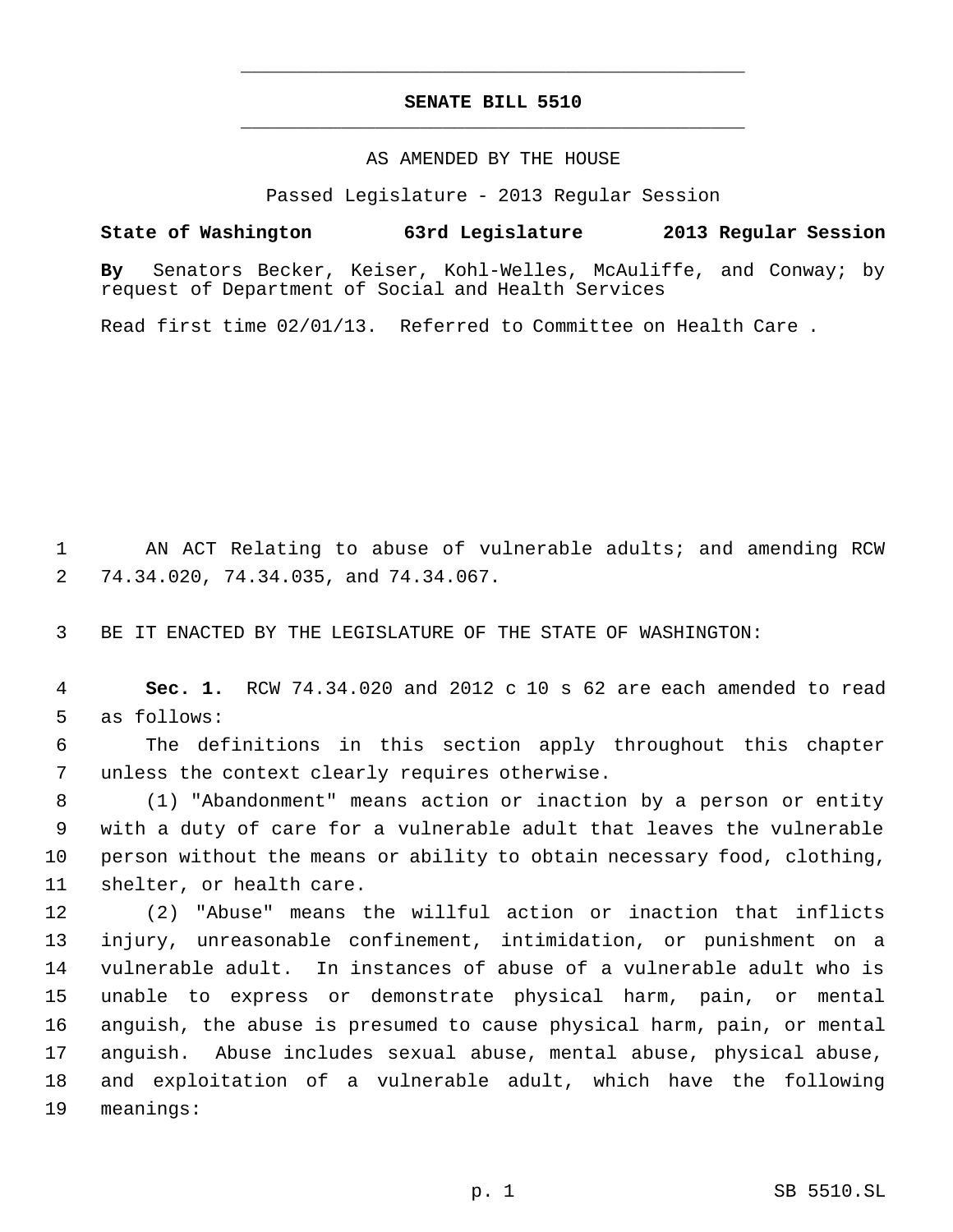(a) "Sexual abuse" means any form of nonconsensual sexual contact, including but not limited to unwanted or inappropriate touching, rape, sodomy, sexual coercion, sexually explicit photographing, and sexual harassment. Sexual abuse includes any sexual contact between a staff person, who is not also a resident or client, of a facility or a staff person of a program authorized under chapter 71A.12 RCW, and a vulnerable adult living in that facility or receiving service from a program authorized under chapter 71A.12 RCW, whether or not it is consensual.

 (b) "Physical abuse" means the willful action of inflicting bodily injury or physical mistreatment. Physical abuse includes, but is not limited to, striking with or without an object, slapping, pinching, choking, kicking, shoving, prodding, or the use of chemical restraints or physical restraints unless the restraints are consistent with licensing requirements, and includes restraints that are otherwise being used inappropriately.

 (c) "Mental abuse" means any willful action or inaction of mental or verbal abuse. Mental abuse includes, but is not limited to, coercion, harassment, inappropriately isolating a vulnerable adult from family, friends, or regular activity, and verbal assault that includes ridiculing, intimidating, yelling, or swearing.

 (d) "Exploitation" means an act of forcing, compelling, or exerting undue influence over a vulnerable adult causing the vulnerable adult to act in a way that is inconsistent with relevant past behavior, or causing the vulnerable adult to perform services for the benefit of another.

 (3) "Consent" means express written consent granted after the vulnerable adult or his or her legal representative has been fully informed of the nature of the services to be offered and that the receipt of services is voluntary.

 (4) "Department" means the department of social and health services.

 (5) "Facility" means a residence licensed or required to be licensed under chapter 18.20 RCW, assisted living facilities; chapter 18.51 RCW, nursing homes; chapter 70.128 RCW, adult family homes; chapter 72.36 RCW, soldiers' homes; or chapter 71A.20 RCW, residential habilitation centers; or any other facility licensed or certified by the department.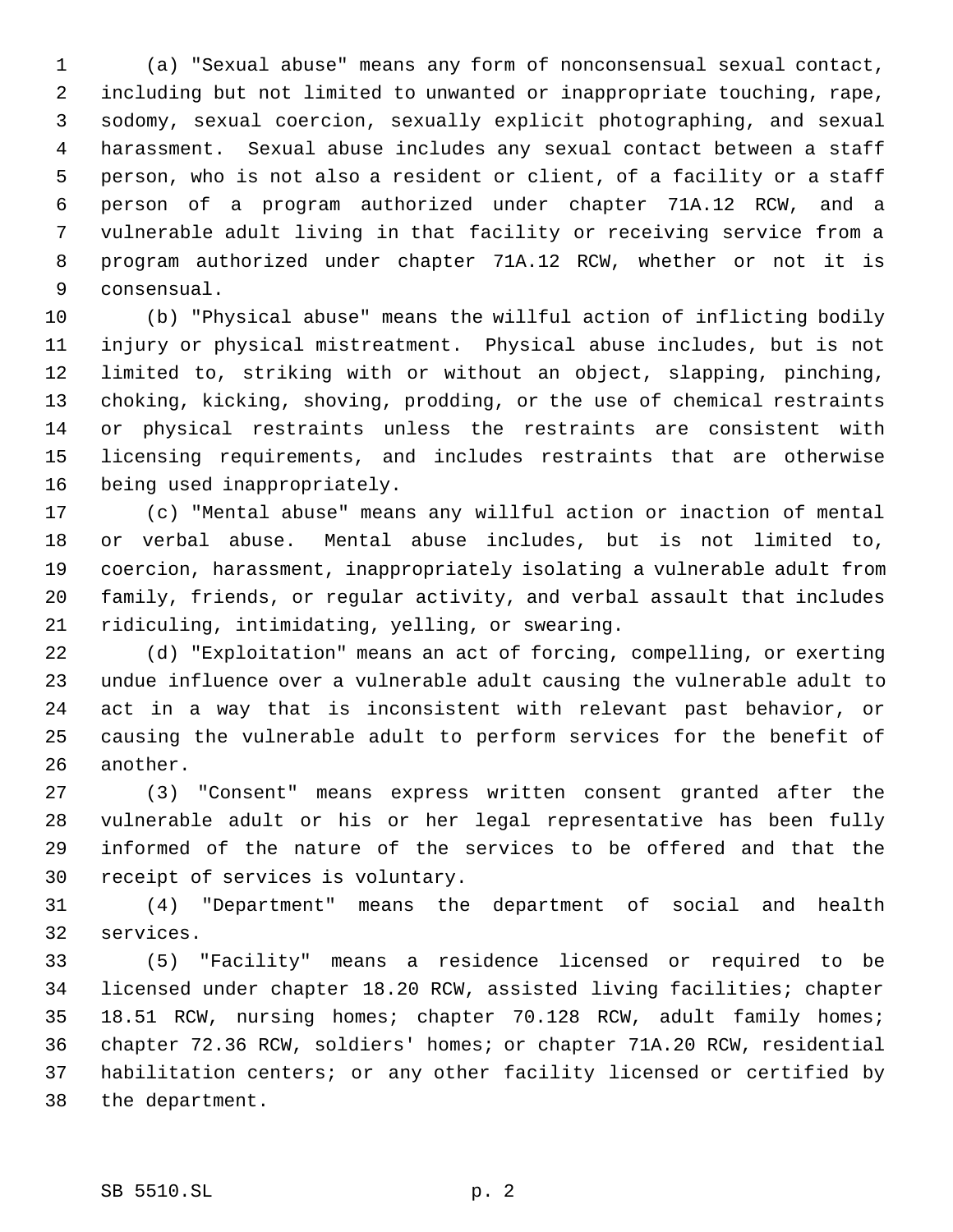(6) "Financial exploitation" means the illegal or improper use, control over, or withholding of the property, income, resources, or trust funds of the vulnerable adult by any person or entity for any person's or entity's profit or advantage other than for the vulnerable adult's profit or advantage. "Financial exploitation" includes, but is not limited to:

 (a) The use of deception, intimidation, or undue influence by a person or entity in a position of trust and confidence with a vulnerable adult to obtain or use the property, income, resources, or trust funds of the vulnerable adult for the benefit of a person or 11 entity other than the vulnerable adult;

 (b) The breach of a fiduciary duty, including, but not limited to, the misuse of a power of attorney, trust, or a guardianship appointment, that results in the unauthorized appropriation, sale, or transfer of the property, income, resources, or trust funds of the vulnerable adult for the benefit of a person or entity other than the vulnerable adult; or

 (c) Obtaining or using a vulnerable adult's property, income, resources, or trust funds without lawful authority, by a person or entity who knows or clearly should know that the vulnerable adult lacks the capacity to consent to the release or use of his or her property, income, resources, or trust funds.

 (7) "Financial institution" has the same meaning as in RCW 30.22.040 and 30.22.041. For purposes of this chapter only, "financial institution" also means a "broker-dealer" or "investment adviser" as defined in RCW 21.20.005.

 (8) "Incapacitated person" means a person who is at a significant risk of personal or financial harm under RCW 11.88.010(1) (a), (b), (c), or (d).

 (9) "Individual provider" means a person under contract with the department to provide services in the home under chapter 74.09 or 74.39A RCW.

 (10) "Interested person" means a person who demonstrates to the court's satisfaction that the person is interested in the welfare of the vulnerable adult, that the person has a good faith belief that the court's intervention is necessary, and that the vulnerable adult is unable, due to incapacity, undue influence, or duress at the time the petition is filed, to protect his or her own interests.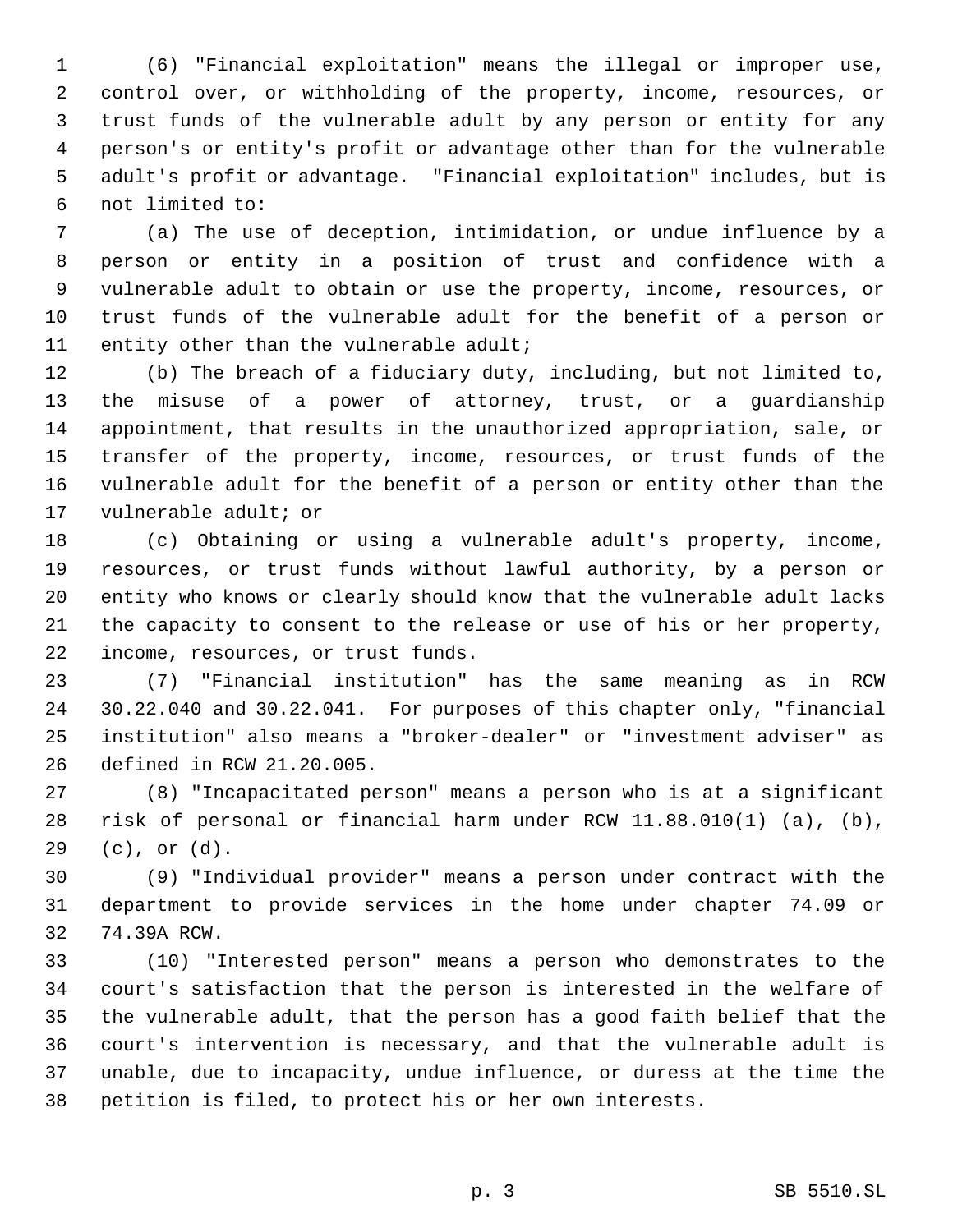(11) "Mandated reporter" is an employee of the department; law enforcement officer; social worker; professional school personnel; individual provider; an employee of a facility; an operator of a facility; an employee of a social service, welfare, mental health, adult day health, adult day care, home health, home care, or hospice agency; county coroner or medical examiner; Christian Science practitioner; or health care provider subject to chapter 18.130 RCW.

 (12) "Neglect" means (a) a pattern of conduct or inaction by a person or entity with a duty of care that fails to provide the goods and services that maintain physical or mental health of a vulnerable adult, or that fails to avoid or prevent physical or mental harm or 12 pain to a vulnerable adult; or (b) an act or omission by a person or 13 entity with a duty of care that demonstrates a serious disregard of consequences of such a magnitude as to constitute a clear and present danger to the vulnerable adult's health, welfare, or safety, including but not limited to conduct prohibited under RCW 9A.42.100.

 (13) "Permissive reporter" means any person, including, but not limited to, an employee of a financial institution, attorney, or volunteer in a facility or program providing services for vulnerable adults.

 (14) "Protective services" means any services provided by the department to a vulnerable adult with the consent of the vulnerable adult, or the legal representative of the vulnerable adult, who has been abandoned, abused, financially exploited, neglected, or in a state of self-neglect. These services may include, but are not limited to case management, social casework, home care, placement, arranging for medical evaluations, psychological evaluations, day care, or referral for legal assistance.

 (15) "Self-neglect" means the failure of a vulnerable adult, not living in a facility, to provide for himself or herself the goods and services necessary for the vulnerable adult's physical or mental health, and the absence of which impairs or threatens the vulnerable adult's well-being. This definition may include a vulnerable adult who is receiving services through home health, hospice, or a home care agency, or an individual provider when the neglect is not a result of inaction by that agency or individual provider.

(16) "Social worker" means:

(a) A social worker as defined in RCW 18.320.010(2); or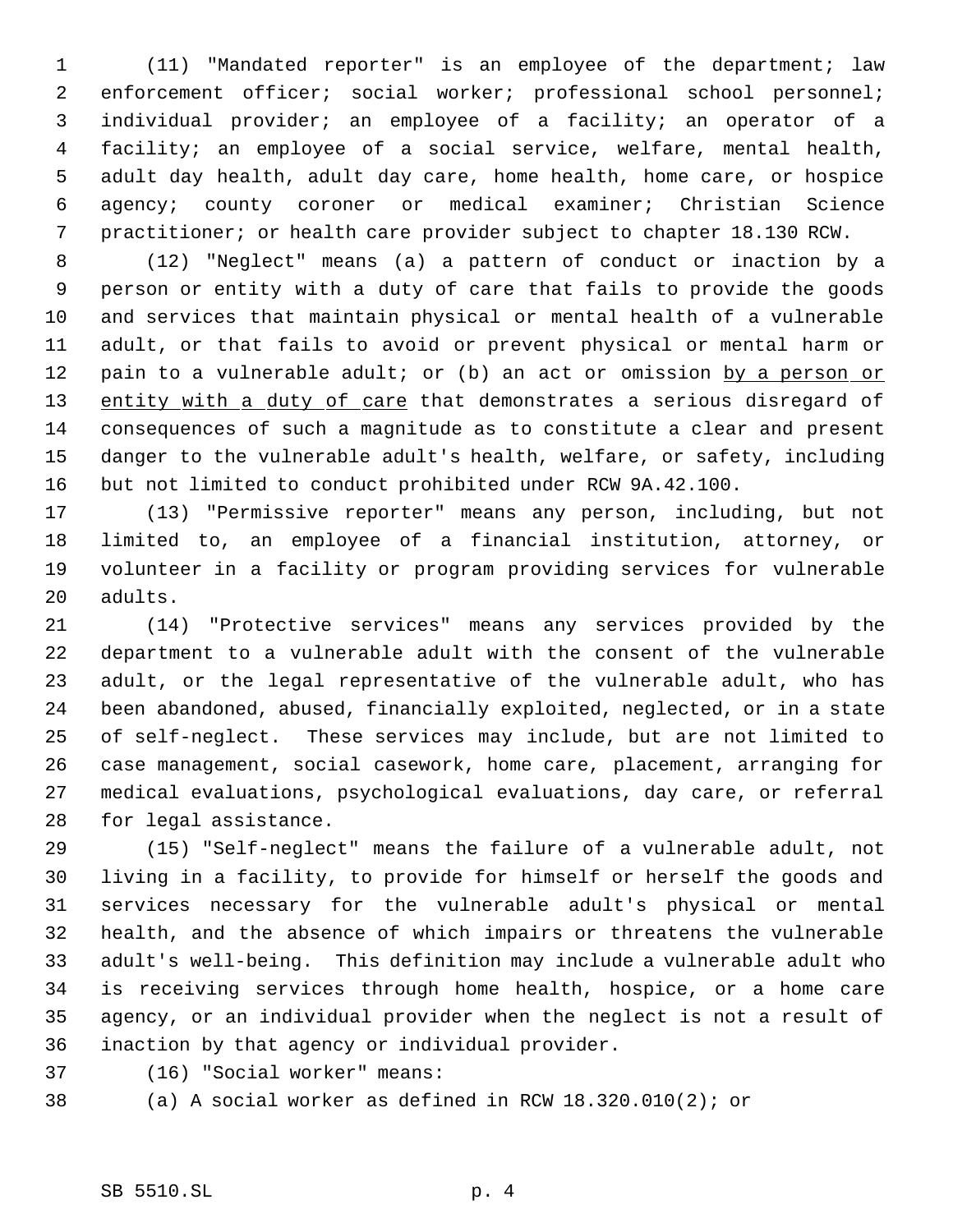(b) Anyone engaged in a professional capacity during the regular course of employment in encouraging or promoting the health, welfare, support, or education of vulnerable adults, or providing social services to vulnerable adults, whether in an individual capacity or as an employee or agent of any public or private organization or institution.

(17) "Vulnerable adult" includes a person:

 (a) Sixty years of age or older who has the functional, mental, or physical inability to care for himself or herself; or

(b) Found incapacitated under chapter 11.88 RCW; or

 (c) Who has a developmental disability as defined under RCW 71A.10.020; or

(d) Admitted to any facility; or

 (e) Receiving services from home health, hospice, or home care 15 agencies licensed or required to be licensed under chapter 70.127 RCW; or

(f) Receiving services from an individual provider; or

 (g) Who self-directs his or her own care and receives services from a personal aide under chapter 74.39 RCW.

 **Sec. 2.** RCW 74.34.035 and 2010 c 133 s 4 are each amended to read as follows:

 (1) When there is reasonable cause to believe that abandonment, abuse, financial exploitation, or neglect of a vulnerable adult has occurred, mandated reporters shall immediately report to the department.

 (2) When there is reason to suspect that sexual assault has occurred, mandated reporters shall immediately report to the appropriate law enforcement agency and to the department.

 (3) When there is reason to suspect that physical assault has occurred or there is reasonable cause to believe that an act has caused fear of imminent harm:

 (a) Mandated reporters shall immediately report to the department; and

 (b) Mandated reporters shall immediately report to the appropriate law enforcement agency, except as provided in subsection (4) of this section.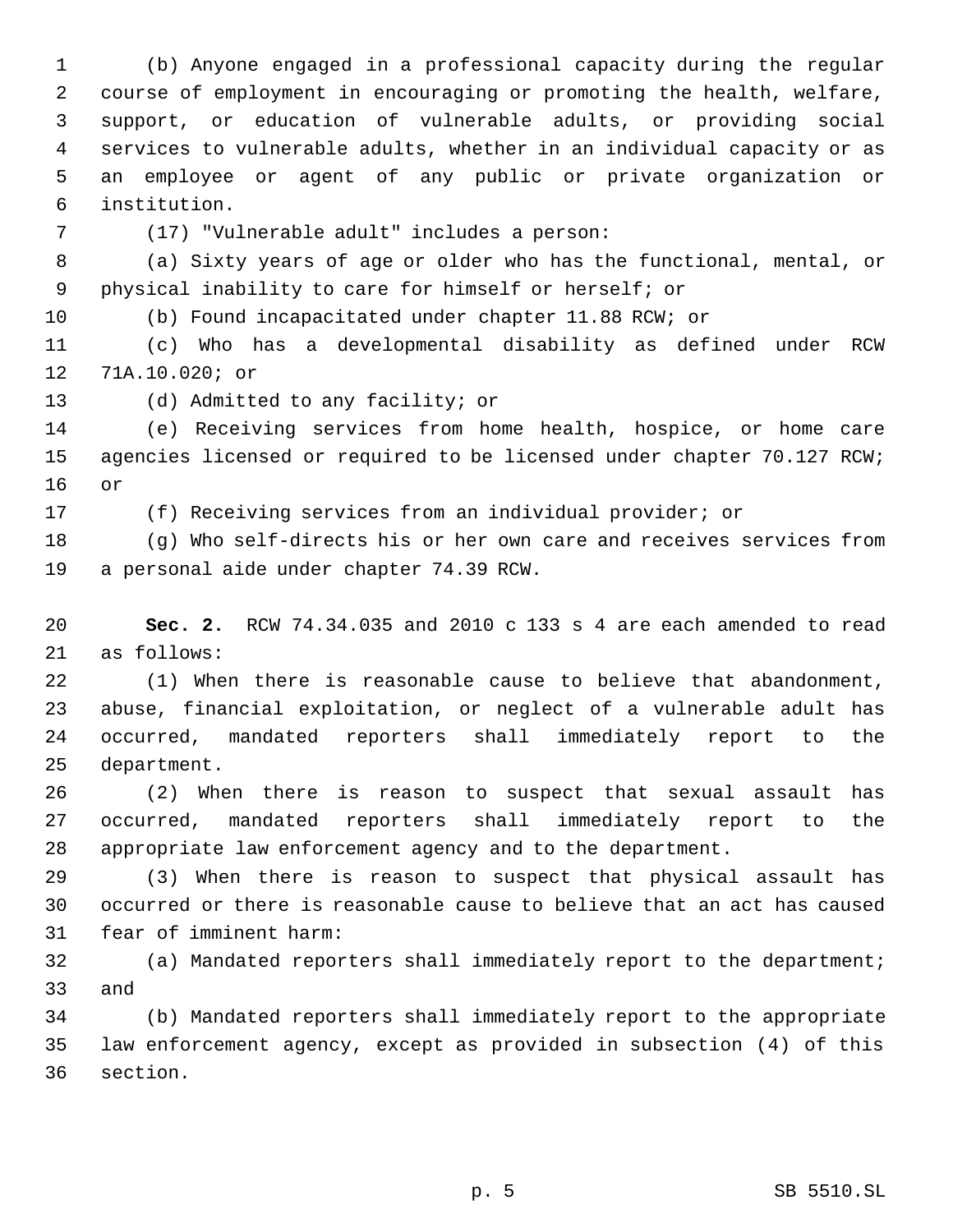(4) A mandated reporter is not required to report to a law enforcement agency, unless requested by the injured vulnerable adult or his or her legal representative or family member, an incident of physical assault between vulnerable adults that causes minor bodily injury and does not require more than basic first aid, unless:

 (a) The injury appears on the back, face, head, neck, chest, breasts, groin, inner thigh, buttock, genital, or anal area;

(b) There is a fracture;

 (c) There is a pattern of physical assault between the same vulnerable adults or involving the same vulnerable adults; or

(d) There is an attempt to choke a vulnerable adult.

 (5) When there is reason to suspect that the death of a vulnerable adult was caused by abuse, neglect, or abandonment by another person, mandated reporters shall, pursuant to RCW 68.50.020, report the death to the medical examiner or coroner having jurisdiction, as well as the department and local law enforcement, in the most expeditious manner possible. A mandated reporter is not relieved from the reporting requirement provisions of this subsection by the existence of a previously signed death certificate. If abuse, neglect, or abandonment caused or contributed to the death of a vulnerable adult, the death is a death caused by unnatural or unlawful means, and the body shall be the jurisdiction of the coroner or medical examiner pursuant to RCW 68.50.010.

 (6) Permissive reporters may report to the department or a law enforcement agency when there is reasonable cause to believe that a vulnerable adult is being or has been abandoned, abused, financially exploited, or neglected.

 (7) No facility, as defined by this chapter, agency licensed or required to be licensed under chapter 70.127 RCW, or facility or agency under contract with the department to provide care for vulnerable adults may develop policies or procedures that interfere with the reporting requirements of this chapter.

 (8) Each report, oral or written, must contain as much as possible of the following information:

(a) The name and address of the person making the report;

 (b) The name and address of the vulnerable adult and the name of 37 the facility or agency providing care for the vulnerable adult;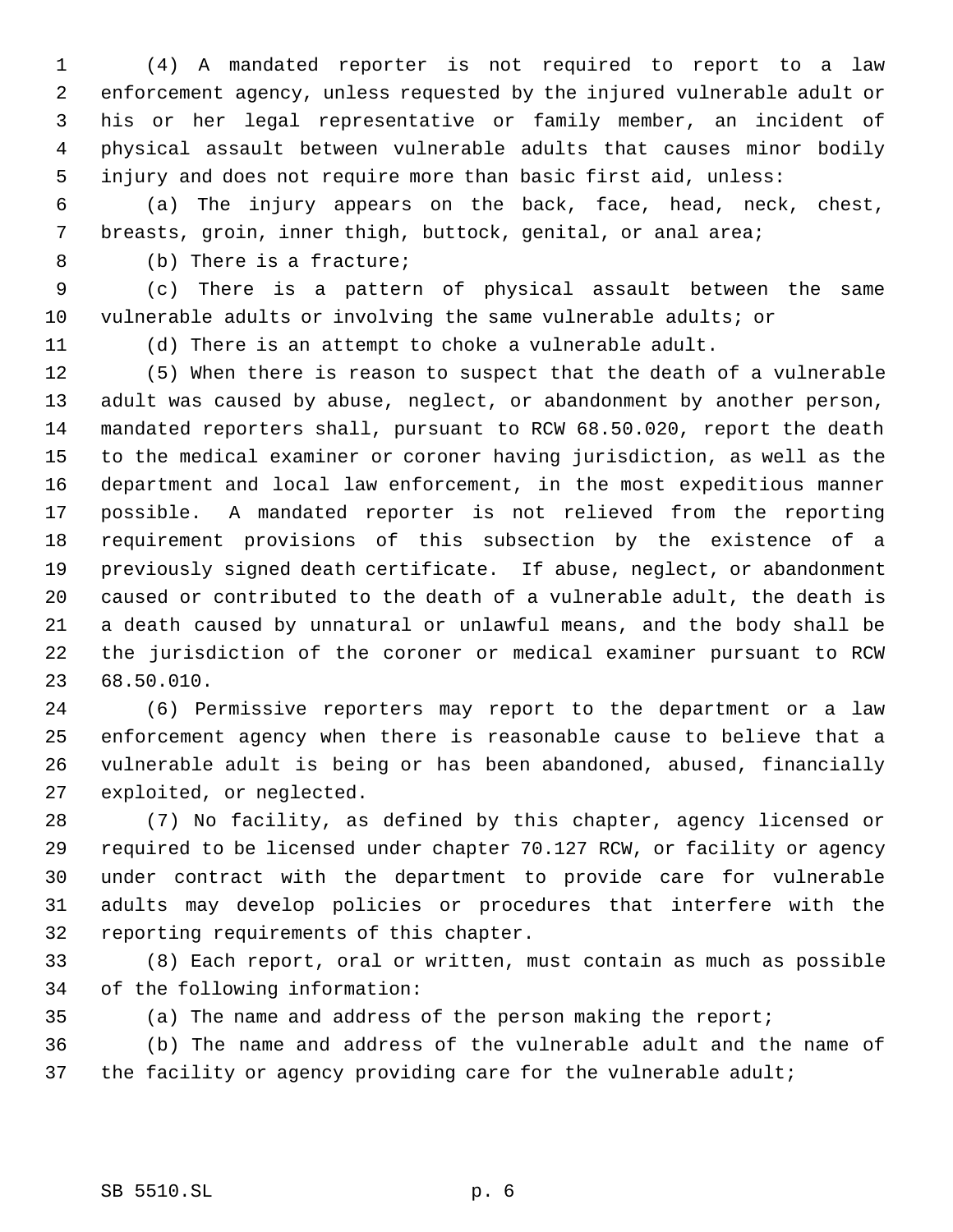(c) The name and address of the legal guardian or alternate decision maker;

 (d) The nature and extent of the abandonment, abuse, financial exploitation, neglect, or self-neglect;

 (e) Any history of previous abandonment, abuse, financial exploitation, neglect, or self-neglect;

(f) The identity of the alleged perpetrator, if known; and

 (g) Other information that may be helpful in establishing the extent of abandonment, abuse, financial exploitation, neglect, or the cause of death of the deceased vulnerable adult.

 (9) Unless there is a judicial proceeding or the person consents, the identity of the person making the report under this section is confidential.

 (10) In conducting an investigation of abandonment, abuse, 15 financial exploitation, self-neglect, or neglect, the department or law 16 enforcement, upon request, must have access to all relevant records 17 related to the vulnerable adult that are in the possession of mandated 18 reporters and their employees, unless otherwise prohibited by law. Records maintained under RCW 4.24.250, 18.20.390, 43.70.510, 70.41.200, 70.230.080, and 74.42.640 shall not be subject to the requirements of 21 this subsection. Providing access to records relevant to an 22 investigation by the department or law enforcement under this provision 23 may not be deemed a violation of any confidential communication 24 privilege. Access to any records that would violate attorney-client privilege shall not be provided without a court order unless otherwise 26 required by court rule or caselaw.

 **Sec. 3.** RCW 74.34.067 and 2011 c 170 s 2 are each amended to read as follows:

 (1) Where appropriate, an investigation by the department may include a private interview with the vulnerable adult regarding the alleged abandonment, abuse, financial exploitation, neglect, or self-neglect.

 (2) In conducting the investigation, the department shall interview the complainant, unless anonymous, and shall use its best efforts to interview the vulnerable adult or adults harmed, and, consistent with the protection of the vulnerable adult shall interview facility staff,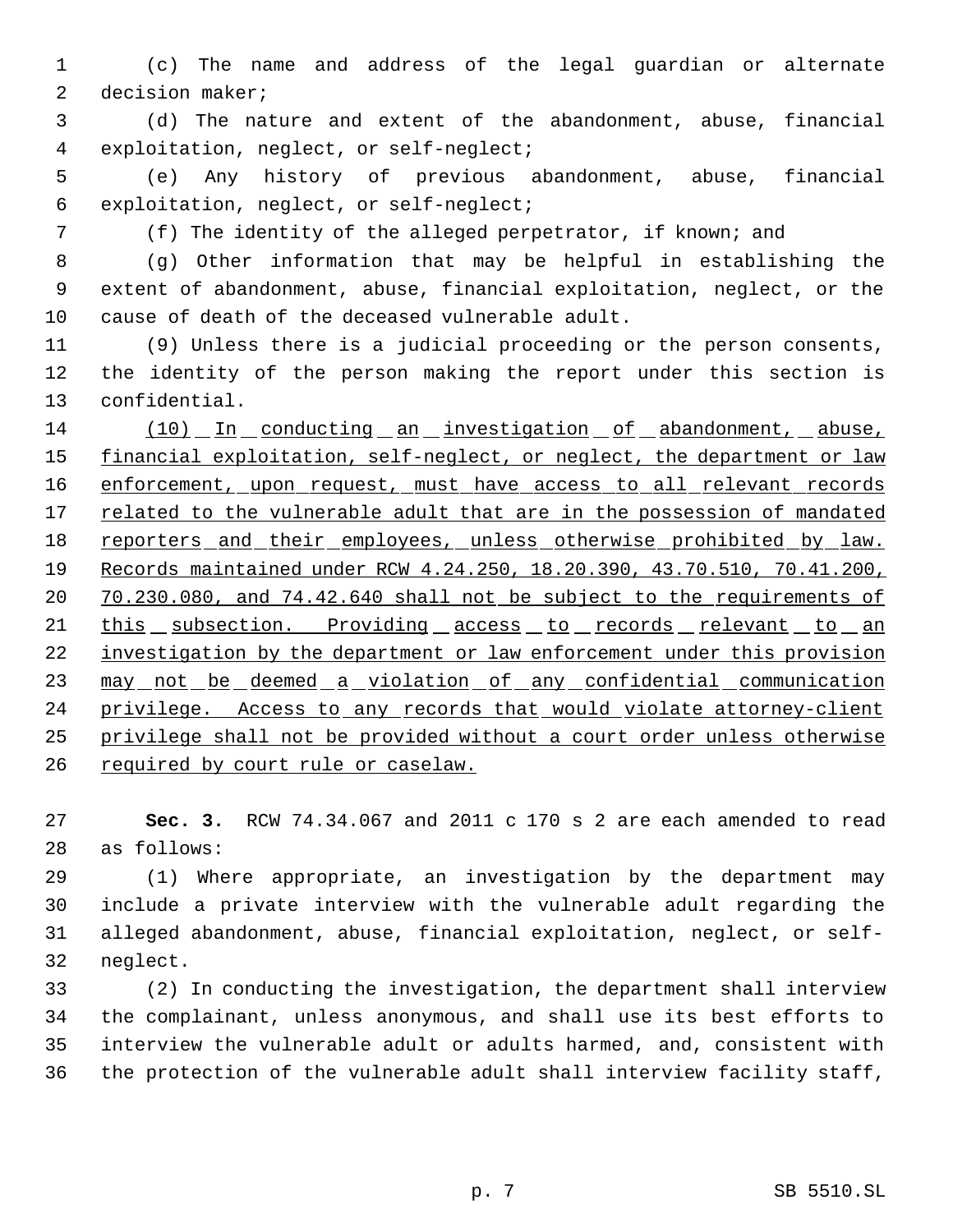any available independent sources of relevant information, including if appropriate the family members of the vulnerable adult.

 (3) The department may conduct ongoing case planning and consultation with: (a) Those persons or agencies required to report under this chapter or submit a report under this chapter; (b) consultants designated by the department; and (c) designated representatives of Washington Indian tribes if client information exchanged is pertinent to cases under investigation or the provision of protective services. Information considered privileged by statute and not directly related to reports required by this chapter must not be divulged without a valid written waiver of the privilege.

 (4) The department shall prepare and keep on file a report of each investigation conducted by the department for a period of time in accordance with policies established by the department.

 (5) If the department has reason to believe that the vulnerable adult has suffered from abandonment, abuse, financial exploitation, neglect, or self-neglect, and lacks the ability or capacity to consent, and needs the protection of a guardian, the department may bring a guardianship action under chapter 11.88 RCW.

 (6) For purposes consistent with this chapter, the department, the 21 certified professional guardian board, and the office of public 22 guardianship may share information contained in reports and 23 investigations of the abuse, abandonment, neglect, self-neglect, and 24 financial exploitation of vulnerable adults. This information may be used solely for (a) recruiting or appointing appropriate guardians and (b) monitoring, or when appropriate, disciplining certified 27 professional or public guardians. Reports of abuse, abandonment, neglect, self-neglect, and financial exploitation are confidential 29 under RCW 74.34.095 and other laws, and secondary disclosure of information shared under this section is prohibited.

 (7) When the investigation is completed and the department determines that an incident of abandonment, abuse, financial exploitation, neglect, or self-neglect has occurred, the department shall inform the vulnerable adult of their right to refuse protective services, and ensure that, if necessary, appropriate protective services are provided to the vulnerable adult, with the consent of the vulnerable adult. The vulnerable adult has the right to withdraw or refuse protective services.